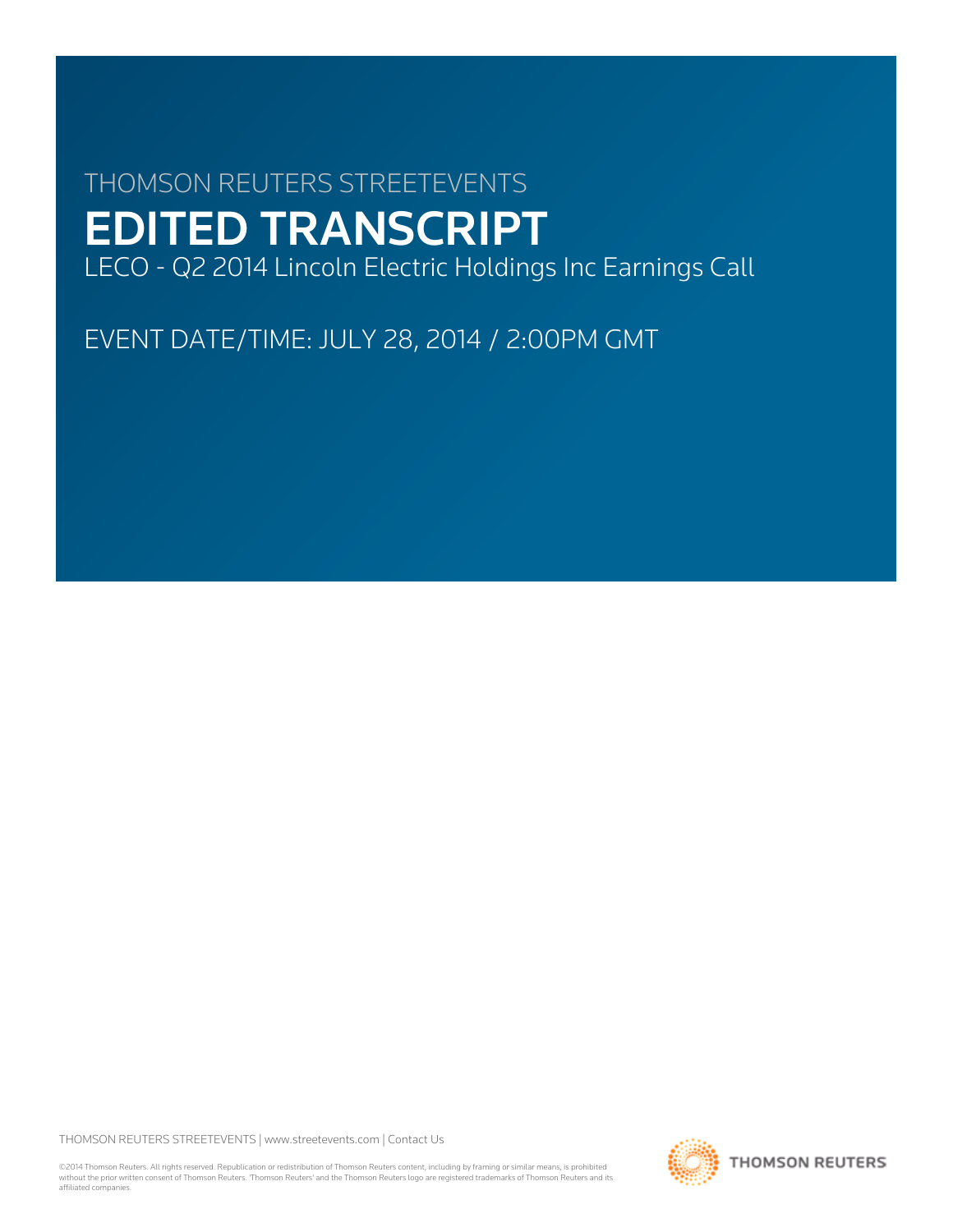# **CORPORATE PARTICIPANTS**

**[Vincent Petrella](#page-1-0)** Lincoln Electric Holdings, Inc. - SVP, CFO, Treasurer **[Chris Mapes](#page-2-0)** Lincoln Electric Holdings, Inc. - Chairman, CEO, President

# **CONFERENCE CALL PARTICIPANTS**

**[Walter Liptak](#page-4-0)** Global Hunter Securities - Analyst **[Kathryn Thompson](#page-6-0)** Thompson Research Group - Analyst **[Schon Williams](#page-7-0)** BB&T Capital Markets - Analyst **[Joe O'Dea](#page-8-0)** Vertical Research Partners - Analyst **[Mark Douglass](#page-9-0)** Longbow Research - Analyst **[Liam Burke](#page-11-0)** Janney Montgomery Scott - Analyst **[Stanley Elliott](#page-12-0)** Stifel Nicolaus - Analyst **[Steve Barger](#page-13-0)** KeyBanc Capital Markets - Analyst **[Joe Mondillo](#page-15-0)** Sidoti & Company - Analyst

# **PRESENTATION**

#### **Operator**

Greetings and welcome to the Lincoln Electric 2014 second-quarter financial results conference call. (Operator Instructions) This call is being recorded.

<span id="page-1-0"></span>It is now my pleasure to introduce your host, Vincent Petrella, Executive Vice President and Chief Financial Officer. Thank you. Sir, you may begin.

#### **Vincent Petrella** - Lincoln Electric Holdings, Inc. - SVP, CFO, Treasurer

Thank you, Karen, and good morning to everyone. Welcome to the Lincoln Electric 2014 second-quarter conference call.

We released our financial results for the quarter yesterday, and you can find our release on the Lincoln Electric website at LincolnElectric.com or by contacting our Investor Relations office at 216-383-2534.

Joining me on the call today is Chris Mapes, Lincoln's Chairman, President, and Chief Executive Officer. Chris will begin the discussion this morning with an overview of the quarter, and then I will cover the numbers in more detail as well as our uses of cash.

Following our prepared remarks, we will take your questions. As part of our webcast today, we are using a slide presentation which can be accessed on our website under the Company and Investor Relations tabs.

Before we start our discussion, please be reminded that certain statements made during this call and in our discussions may be forward-looking and actual results may differ from our expectations. Actual results may differ materially from such statements due to a variety of factors that could adversely affect the Company's operating results. Risks and uncertainties that may affect our results are provided in our press release and in our SEC filings on Forms 10-K and 10-Q.

Additionally, we also discuss financial measures that do not conform to US GAAP, and you may find important information on our use of these measures and their reconciliation to US GAAP in the financial tables that we have included in our earnings release.

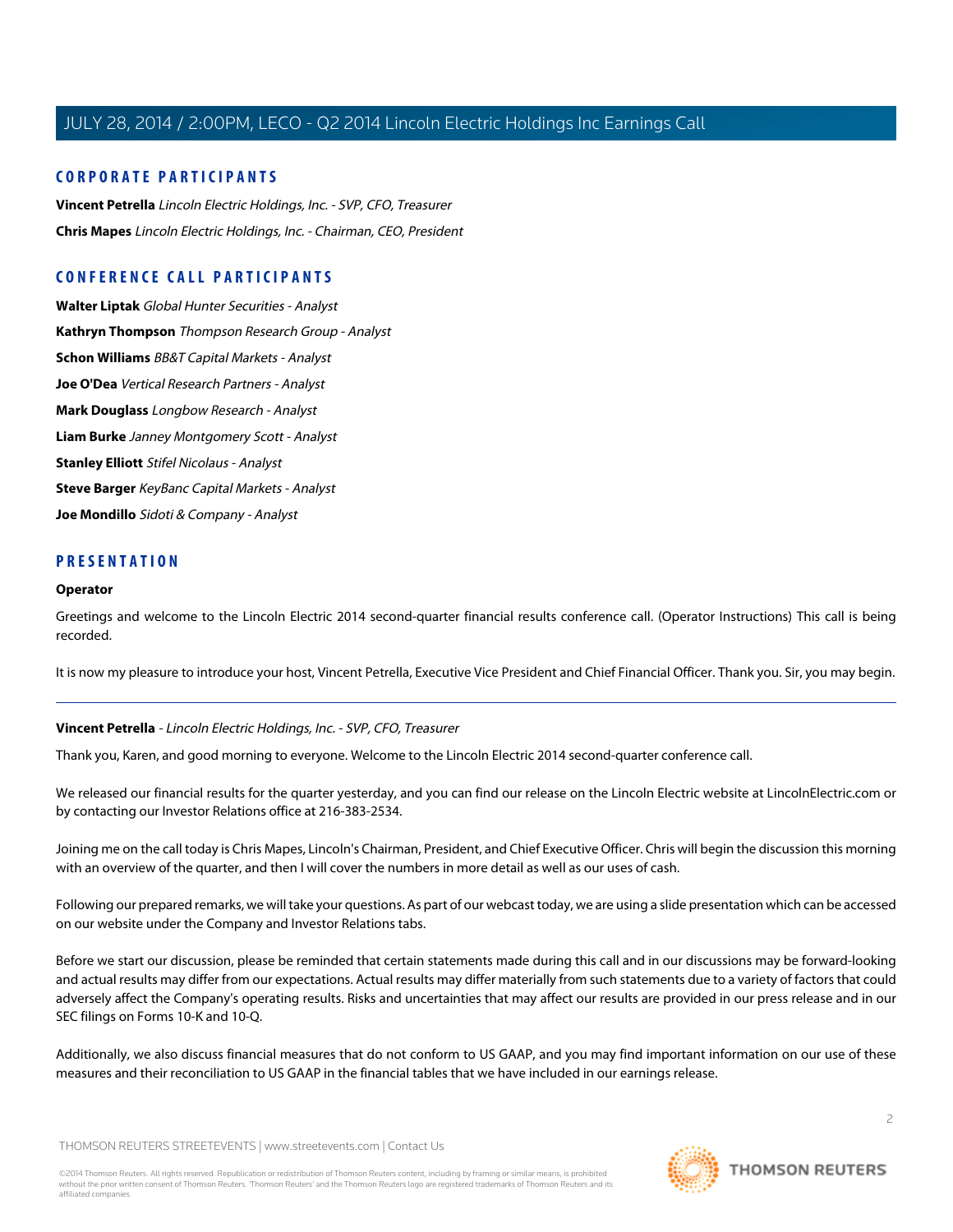With that, let me turn the call over to Chris Mapes. Chris?

#### <span id="page-2-0"></span>**Chris Mapes** - Lincoln Electric Holdings, Inc. - Chairman, CEO, President

Thank you, Vince, and good morning to everyone joining us on the call today. Moving to slide 3, we're pleased to report that improving demand, favorable mix, benefits from productivity initiatives, and disciplined cost management resulted in a considerable improvement in profit and earnings performance in the second quarter, both on a year-over-year and sequential basis. Second-quarter sales were steady at \$729 million. Excluding foreign exchange, second-quarter sales increased 2%, a marked improvement from our first-quarter sales performance, which declined 3.5%, excluding foreign exchange.

The improvement in sales performance is primarily due to the positive year-over-year organic growth we achieved in our domestic North American and European markets. In North America, we saw both improved consumable and equipment demand, and in Europe equipment demand rose at a double-digit percentage rate.

Productivity improvement, operating leverage, and improved mix from products and geographies drove a significant improvement in profitability, with reported and adjusted operating income up 8%. Margins improved as well, with our adjusted operating margin up 120 basis points to a second-quarter record of 16%.

On a reported basis, EPS increased 10% to \$0.96, and increased 11% to \$1.01 on an adjusted basis, reflecting not only operational gains but our accelerated share repurchasing activity in the quarter, which contributed \$0.03 to EPS. Returns on invested capital remained solid at 18.9%, and we generated good cash flow from operations, returning \$87 million through share repurchases and dividends. This is an 18% increase compared to the prior year, from increases in both our dividend payout and share repurchases.

Per my comments highlighted in the release, we now expect \$250 million of share repurchases in 2014. At this level, 2014 share repurchases would be approximately 50% higher than 2013 levels, reinforcing our confidence in our model and growth strategy.

Moving on to slide 4, it is clear that our second-quarter volume performance bounced back, with positive year-over-year growth across Europe and among North American domestic customers in the US, Canada, and Mexico. US exports improved sequentially from the first quarter, but were still soft year-over-year, reflecting the choppy demand cycles that are typical of export markets due to some project-based work.

Our European performance in the quarter was a positive sign. It was a broad-based improvement across many products and regions, and we saw positive demand for our new equipment offering.

Looking at our market by key end sectors, the areas of strength and weakness were consistent with what we have reported over several quarters. Our leading position in welding automation, combined with our innovative equipment and consumables portfolio, has allowed us to continue to benefit from the ongoing expansion in the transport sector, namely, in automotive and in railcar production. Here we are gaining new business as we convert customers' plants to Lincoln products and are seeing continued adoption of our growing ability to support multinational needs.

The energy sector is also an area of strength, where we continued to expand domestically and overseas with good second-quarter wins in developing markets such as Vietnam, North Africa, and in South America. We also saw improvement in general fabrication, which is typically indicative of overall GDP health; heavy fabrication, which is largely earthmoving and agricultural equipment; and in the structural sector, which represents demand in nonresidential construction and infrastructure products. We do believe that many of our end markets are largely improving, but at a slow rate.

Moving to slide 5, we continued to stay focused on executing our plan to achieve our long-term strategic goals. I am pleased to report that our key initiatives remain on track. Profitable growth remains a top priority for us.

In the quarter, we saw benefits from our recent acquisitions in automation and ongoing expansion of our market presence through the adoption of Lincoln Electric Solutions. Additionally, we invested in innovation with a new licensing agreement with the NanoSteel Company. This agreement

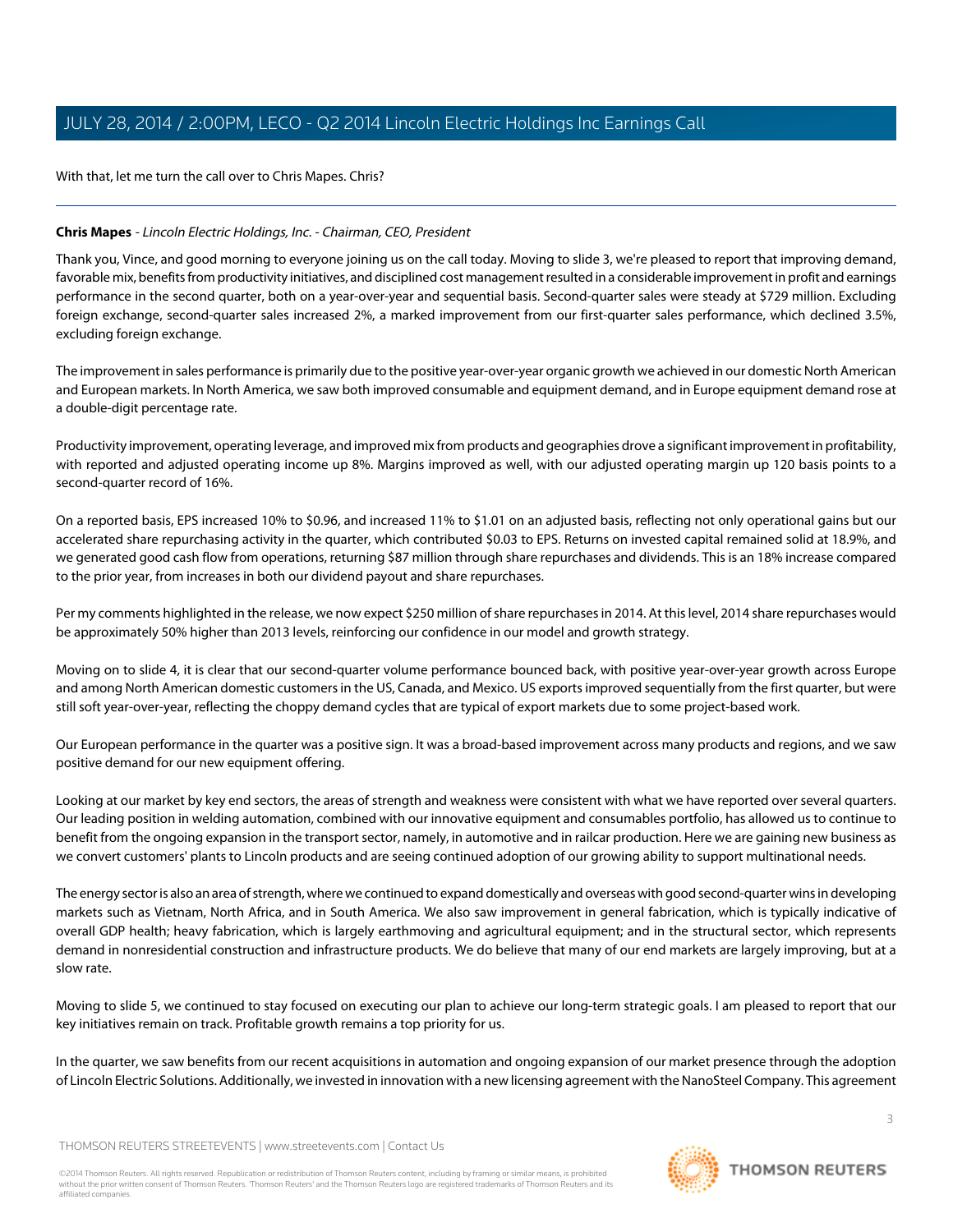allows us to leverage their intellectual property for use with consumables in weld overlay and thermal spray applications. We see tremendous value in leveraging NanoSteel's technology with our own internal developments as we expect to expand applications for our growing alloy portfolio and leverage our extensive channel reach to target growth in the approximate \$8 billion overlay and thermal spray marketplace.

Sectors such as maintenance and repair, heavy fabrication, mining, and oil and gas demand hard-wearing erosion-resistant surface treatments to extend the usable life of their products. NanoSteel's technologies deliver measurable value by extending the usable wear of a product over 4 times longer than traditional surface treatment technologies. We are confident that our partners and customers will look to Lincoln for these solutions.

Looking ahead to the third quarter, we are excited about our pipeline of new solutions that will be launched from our R&D and product development efforts. Operationally, the integration of higher growth automation, cutting, and alloy-based acquisitions is going well not only with back-office integration and process alignment, but also in our efforts to leverage product development in a seamless offering to our customers.

As we have noted in prior calls, we are focused on a number of initiatives to drive commercial and operational excellence, which we have summarized on this slide. I am pleased to report that we are progressing well across each one and are starting to see the leverage of the benefits from our investments in the business.

Before I pass the call to Vince I would like to emphasize that this quarter's performance demonstrates the benefit from our strategic focus on value and higher returns. While we certainly have more work and opportunity ahead of us, our initiatives focused on improved mix, solutions for our customers, and slight operating leverage were apparent in our key North American and European segments in the quarter.

Now I will pass the call to Vince.

# **Vincent Petrella** - Lincoln Electric Holdings, Inc. - SVP, CFO, Treasurer

Thank you, Chris. Walking through the income statement highlights on slide 6, our consolidated sales were up slightly compared with the first quarter of 2013. Volume decreased our reported sales by 1.4% and pricing was up 2.3%. Foreign exchange had a negative 1.9% impact on sales, and acquisitions contributed an increase of 1.2%.

Our second-quarter gross profit margin increased 140 basis points to 34.4%, compared to a 33% in the comparable prior-year period. The improved gross margins were primarily attributable to a better sales mix and operational improvements.

Second-quarter 2014 gross profit includes a \$3.9 million gain from an insurance settlement. SG&A expense for the second quarter was relatively flat, increasing 20 basis points from the prior year or \$1.9 million. The increased dollar amounts were primarily related to acquisitions.

Operating income for the quarter increased 110 basis points. Adjusted operating income before rationalization charges and charges related to the Venezuelan foreign exchange losses was \$116.6 million or 16% of sales, a 120 basis point improvement over the prior year.

The effective tax rate for the quarter was 32.7%, compared with 31.9% in the prior year. Factors driving the higher effective tax rate in 2014 include greater earnings in higher tax rate jurisdictions and additional provisions for valuation allowances.

Diluted earnings per share increased 10.3% for the second quarter compared with the prior year. Excluding special items, our adjusted diluted earnings per share increased 11% in 2014 compared with 2013.

Earnings per share include \$0.03 per share from the insurance settlement in the second quarter of 2014. Our Venezuelan operations contributed \$0.04 per share to EPS in the second quarter of 2014.

On a reportable segment basis and excluding special items, North America welding adjusted EBIT margins increased by 150 basis points in the second quarter on flat volumes. However, domestic volumes did improve in the quarter while export volumes remained soft. Margins improved due to operational improvements, lower pension expense, and the \$3.9 million gain from the insurance settlement previously mentioned.

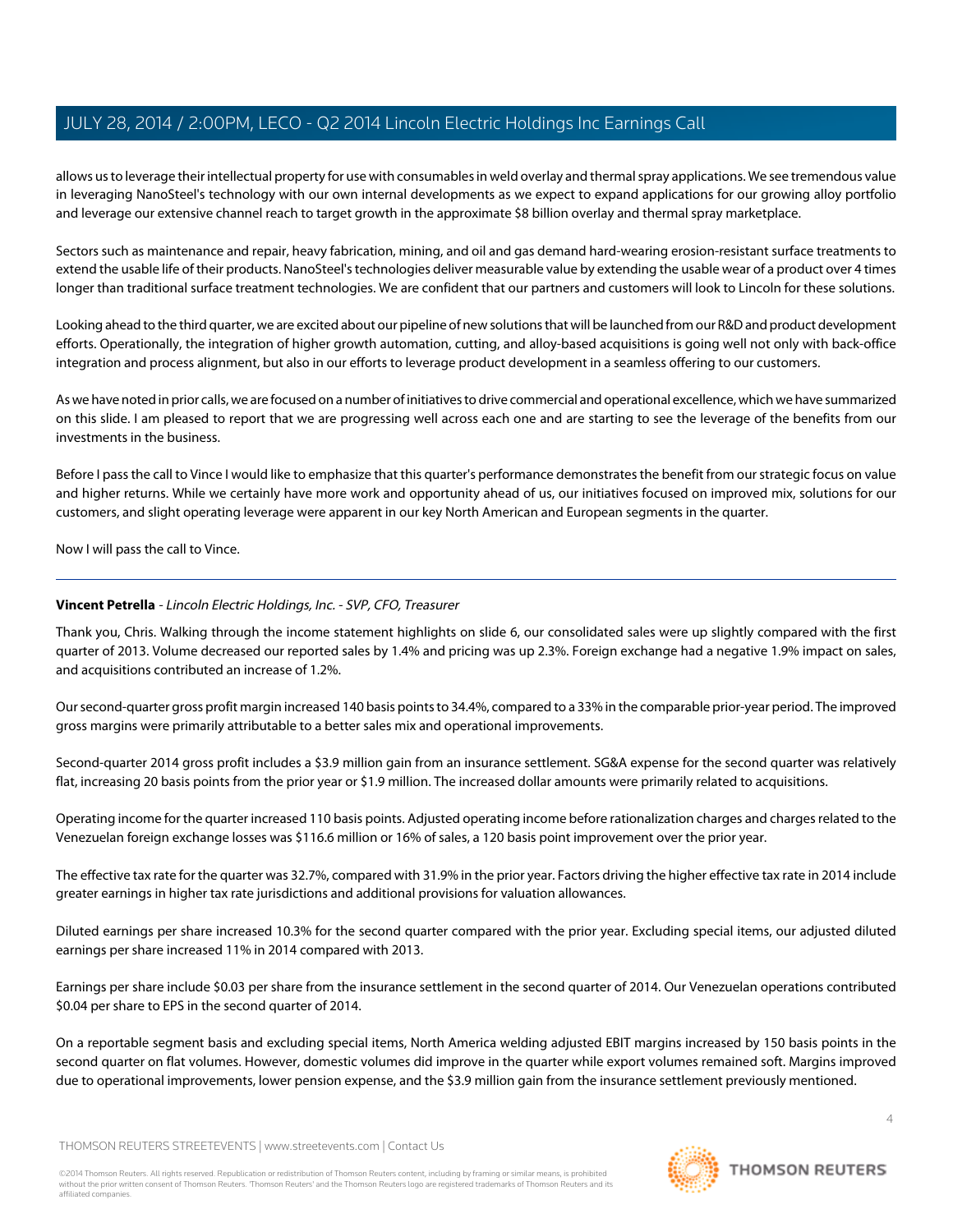Europe's welding's adjusted EBIT margin improved 390 basis points in the quarter. The improvement was attributable to the 3.1% increase in year-over-year volumes and improved product sales mix. We experienced better top-line results across a broad range of geographies in Europe including the UK, Germany, parts of Eastern Europe, and Russia.

The Asia Pacific segment recorded a 50 basis point adjusted EBIT in 2014. Our sales in Asia Pacific were down 3.2%, primarily due to foreign exchange translations. Sales in China were relatively stable on a year-over-year basis.

South America welding adjusted EBIT margin decreased to 12.8% in 2014 because of declines in our Venezuela operation results and broad weakness across the South American region. The price increases were primarily caused by the higher inflationary environment, particularly in Venezuela. The South America segment included \$3.5 million of foreign exchange charges in 2014 and \$2.5 million of charges in 2013 related to the Venezuelan currency remeasurement and devaluations.

Financial, regulatory, and operational changes to our Venezuelan operations will continue to dampen the margins achieved from the South America segment. These changes include the effect on earnings from devaluations in the Venezuelan currency, governmental limits on profit margins, disruptions to manufacturing operations from volatile supply sources, and more costly raw material sourcing requirements. We expect second-half earnings from the Venezuelan operations to remain insignificant relative to consolidated results of operations.

The Harris Products Group's second-quarter EBIT margins improved by 70 basis points. Margins improved from product mix and operational improvements.

During the quarter, we paid a dividend of \$18.5 million, compared with a dividend of \$16.6 million in the prior year's second quarter. Second-quarter capital spending increased to \$25.4 million, compared with the prior year's spend of \$15.9 million, due to reinvestment programs in North America. Our 2014 capital spending plan is currently estimated at \$70 million to \$80 million, primarily associated with the significant reinvestment projects in both North and South American businesses.

During the quarter, we spent \$68.3 million repurchasing about 1,009,000 shares for treasury. As Chris pointed out, we have increased our target for share repurchases to \$250 million in 2014.

We ended the quarter with no net debt and \$204 million of cash on the balance sheet. We will continue to invest in the business for the long run and more aggressively return cash to our shareholders.

With that, Karen, I would like to open the call for questions.

# **QUESTIONS AND ANSWERS**

#### <span id="page-4-0"></span>**Operator**

(Operator Instructions) Walter Liptak, Global Hunter.

# **Walter Liptak** - Global Hunter Securities - Analyst

Hi, thanks. Good morning, everyone. Vincent, you mentioned that the mix was favorable in North America. I wonder if you can talk about coming from new products or if it is from welding equipment versus consumable.

# **Vincent Petrella** - Lincoln Electric Holdings, Inc. - SVP, CFO, Treasurer

Yes, it is a product mix improvement towards higher-margin equipment, for the most part in North America, as well as in Europe for that matter.

THOMSON REUTERS STREETEVENTS | [www.streetevents.com](http://www.streetevents.com) | [Contact Us](http://www010.streetevents.com/contact.asp)

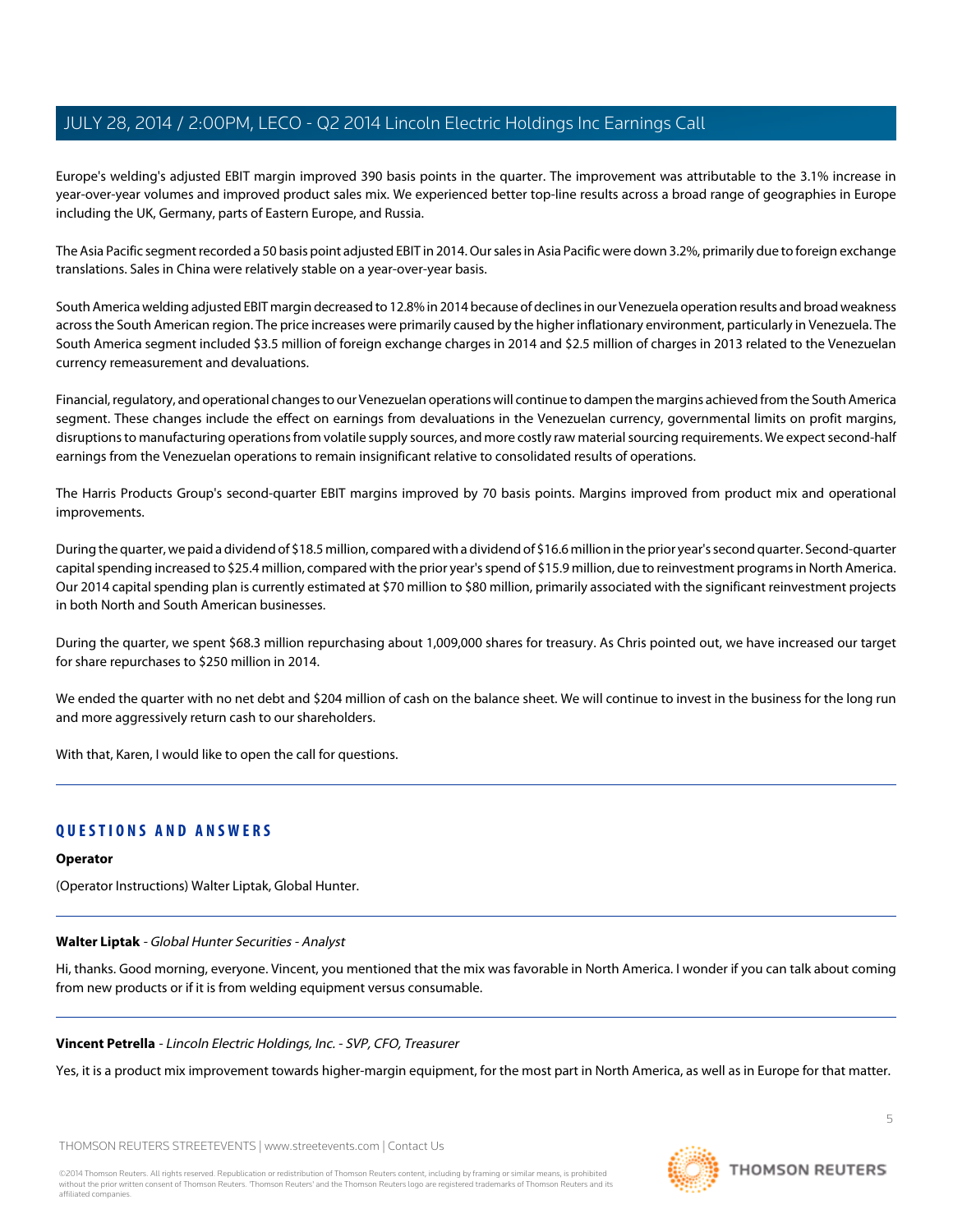# **Walter Liptak** - Global Hunter Securities - Analyst

Okay. Chris, you mentioned that North America grew during the second quarter, and I think you were alluding to on a month-to-month basis. I wonder if you can talk about the progression during the quarter and what you have seen in July.

# **Chris Mapes** - Lincoln Electric Holdings, Inc. - Chairman, CEO, President

Well, I mean certainly excited about the trend line in the quarter, Walt, especially coming off of what we viewed as a much softer Q1 than we had expected in the business. So we continued to see improvements in some of the various sectors in North America and globally. We certainly saw a continuing trend in the North American business.

And as you would expect, second quarter for us, generally one of the stronger quarters in the business for us. So very favorable trends. And, again, I think favorable trends across a broader group of industry segments as we look at the business not only in North America but globally.

# **Walter Liptak** - Global Hunter Securities - Analyst

Okay. Can we get any color on that? Especially some of the bigger sectors, automotive, truck, nonres. How are some of the sectors trending?

# **Chris Mapes** - Lincoln Electric Holdings, Inc. - Chairman, CEO, President

Yes, think that as I look at it, what I am excited about is at the end of the day we have seen a pretty strong movement in automotive and transport in the business for a period of time, and that is continuing. And that trend really has continued here in North America, especially.

But we are beginning to see some improvements in a couple of the other spaces. So heavy fabrication, general fabrication, we saw some improvements. We would hope that that would be resonant maybe in a slightly improving GDP economy, especially here in the US.

So I wouldn't say that we have all trending in the right direction. We still see real weakness in the mining space globally as well as in the shipbuilding space. But we are seeing a couple of those segments that had been relatively flattish starting to trend in a more favorable direction.

#### **Walter Liptak** - Global Hunter Securities - Analyst

Okay. What about non-res? Some of your competitors and distributors have been talking about non-res getting better.

#### **Chris Mapes** - Lincoln Electric Holdings, Inc. - Chairman, CEO, President

Yes, we see non-res getting a little bit better. Residential construction for us is not a big economic driver. The non-res business has been relatively flattish to a downward trend for a period of time.

We are starting to see more work in structural. We also see investment in that space now.

If you will recall, the Burlington Automation business that we purchased last year has some technology that fits into that space, and we are starting to see the demand for those products as some of those manufacturers are beginning to ramp up and look at productivity and investment in those particular businesses.

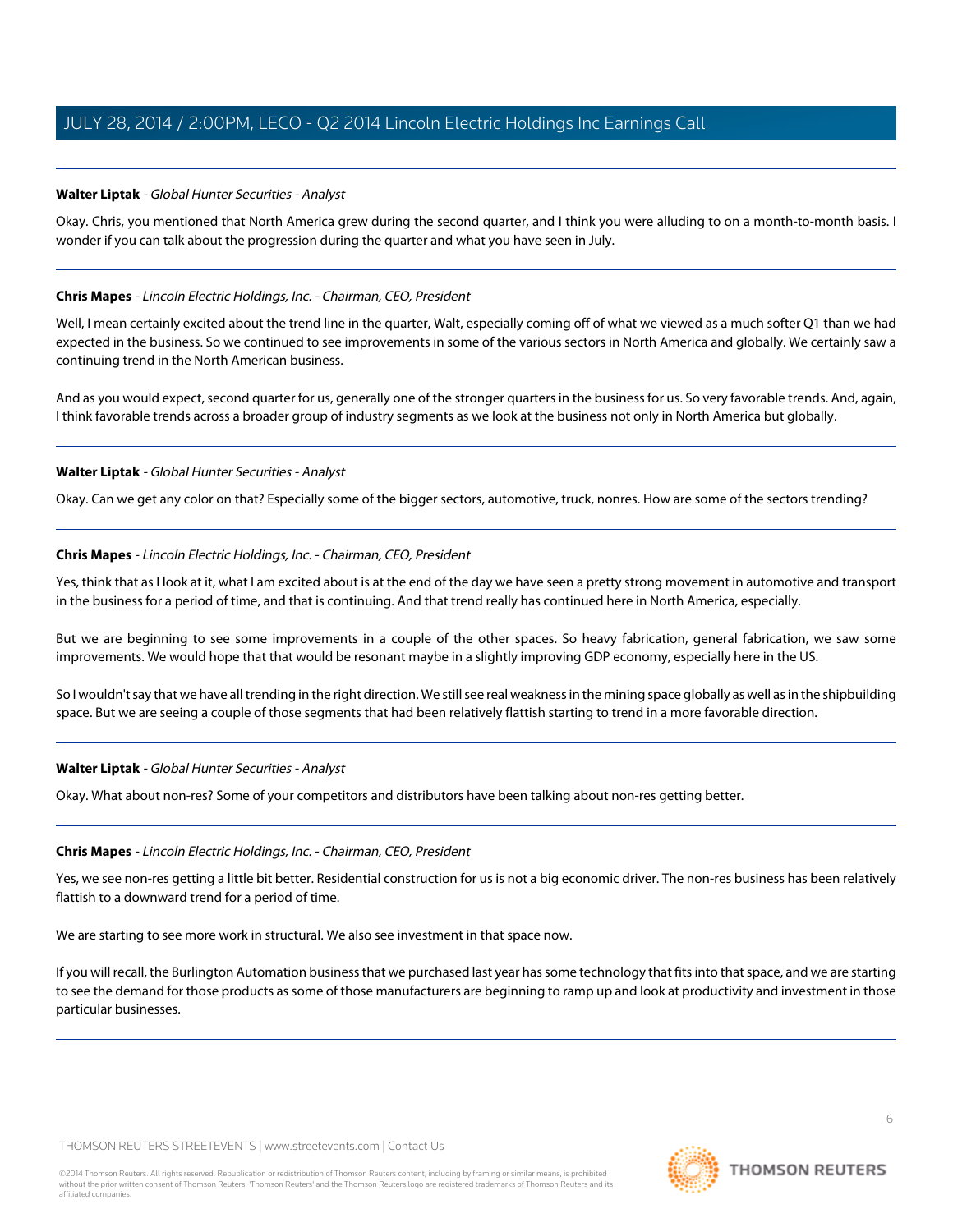# **Walter Liptak** - Global Hunter Securities - Analyst

Okay, all right. Then the last one, along those same lines, just if you could comment on July and how that has trended for you versus second quarter or year-over-year.

#### **Vincent Petrella** - Lincoln Electric Holdings, Inc. - SVP, CFO, Treasurer

July has been stable with run rates in the second quarter. So what we see so far is a continuing improvement on a year-over-year basis, but not a significant inflection point by any means.

#### **Walter Liptak** - Global Hunter Securities - Analyst

Okay, got it. Okay, thank you.

#### **Operator**

<span id="page-6-0"></span>Kathryn Thompson, Thompson Research.

# **Kathryn Thompson** - Thompson Research Group - Analyst

Hi. Thanks for taking my questions today. First, obviously you've put together a string of very good quarters in terms of increasing margins. But where do you -- is there a ceiling to pushing up margins in light of sales improvement?

And how should we think about where you think margins should go? Particularly as we progress through this recovery, if you think about not only volume improvement but also mix, and how that should be factored into margin improvement. Thank you.

# **Vincent Petrella** - Lincoln Electric Holdings, Inc. - SVP, CFO, Treasurer

Kathryn, I would start by saying it is our view that there isn't any limit on the improvements that we continue to believe we can make in our business. We are working hard at every day stripping costs out.

We have had some great success, in my opinion, rationalizing and repositioning our business in Europe. And that's, I think, a primary reason for the improvements in the margins there.

We are working at the top line to develop and introduce newer and better products to help push value realization for our customers and Lincoln. So we are working on all fronts to continue to gain leverage in the business and add value and expand margins.

So we are pleased with the progress that we have made over the last year or so in a relatively soft macro-environment where we do business. But we think there's still a lot of areas for improvement to continue driving expanding margins.

#### **Kathryn Thompson** - Thompson Research Group - Analyst

Just as a follow-up to that question, if you look on a go-forward basis, if you were to put in broad buckets, would it be more of that new products, new and better products adding to margins? Or more on the -- in terms of additional cost-cutting and rationalization that would add to margin improvement, say over the next 2 years?

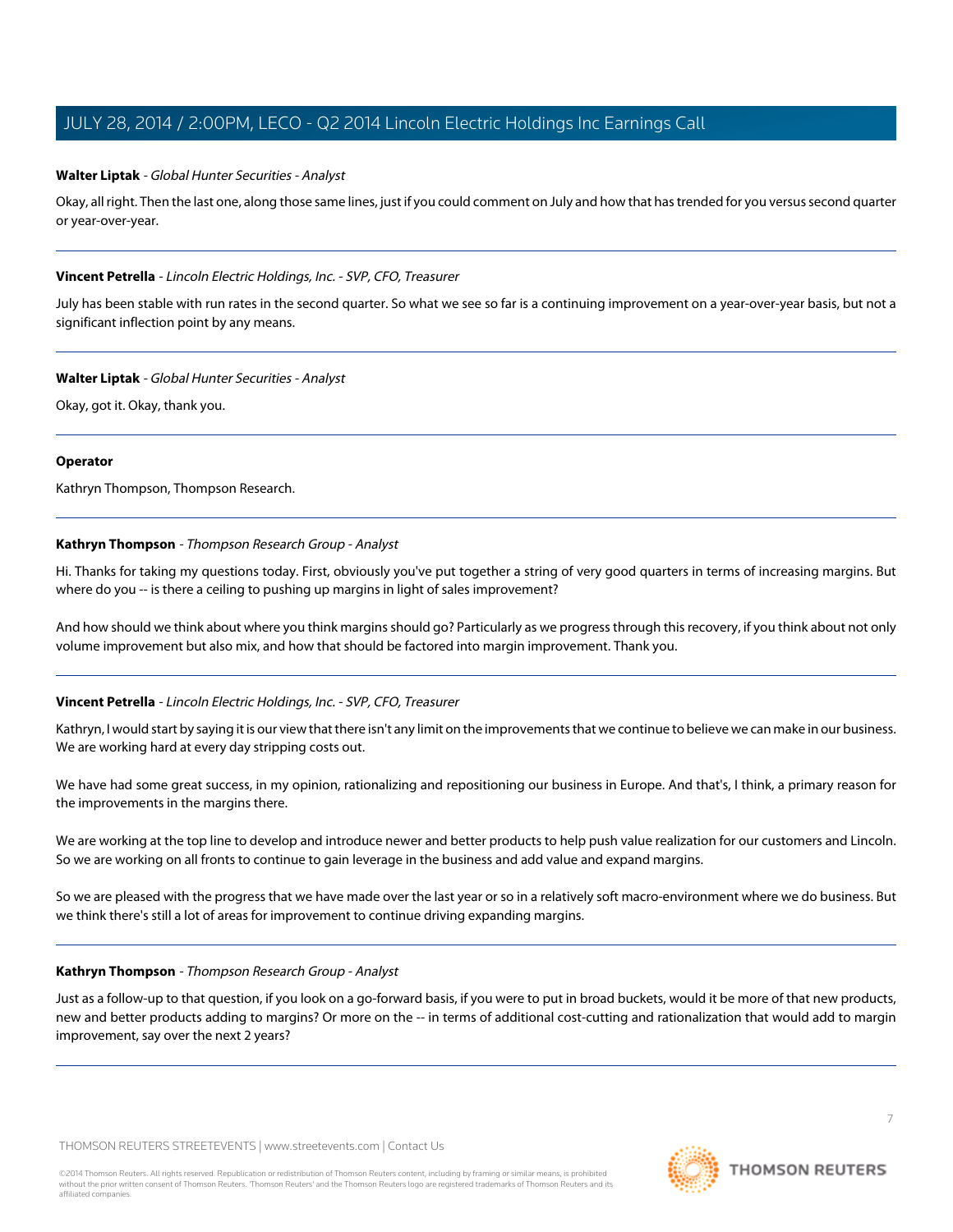# **Vincent Petrella** - Lincoln Electric Holdings, Inc. - SVP, CFO, Treasurer

I think ultimately the greater leverage points are on the revenue line. We keep chipping away at costs and improving our manufacturing and our operational capabilities on the SG&A side.

At the end of the day, I would put more -- a disproportionate emphasis on ultimately growing that top line and gaining leverage there. From a longer-term perspective we have -- targeting high teens type of operating profit margin, and we think that that is certainly a very realistic intermediateto longer-term target for the Company.

# **Kathryn Thompson** - Thompson Research Group - Analyst

Great, thank you.

# **Operator**

<span id="page-7-0"></span>Schon Williams, BB&T Capital Markets.

# **Schon Williams** - BB&T Capital Markets - Analyst

Hi, good morning. Could we just talk a little bit about pricing? Obviously, the new pricing went through in North America in the quarter. I just want to see, is this the high-water mark for the year, I guess both for North America and maybe Europe as well? Pricing more flattish there?

I am just trying to get a sense of -- is there any incremental gains in pricing that could be coming in the back half of the year for those two markets?

# **Vincent Petrella** - Lincoln Electric Holdings, Inc. - SVP, CFO, Treasurer

Schon, I will respond first. As Chris pointed out I think in the previous comments, our second-quarter tends to be one of our high-water-mark margin quarters during the course of the year. It comes on the heels of our annual pricing adjustments within our industry.

It is also a stronger volume quarter traditionally. So I would expect this second quarter to be one of our highest margin quarters during the course of the year.

In regards to pricing, generally speaking, pricing is largely completed across-the-board during the first half of the year. That is not always the case. If there are adjustments required because of more highly inflationary conditions in a particular geography, or because raws or steel or key inputs are rising, we have in the past looked at pricing adjustments to recover those costs in the latter part of the year. But that is not a common circumstance over the past decade or so.

So, I would tell you that most of the pricing is in place, barring any kind of macro changes that would require us to act in the last half of the year.

#### **Schon Williams** - BB&T Capital Markets - Analyst

Just as a follow-up, what are you seeing in terms of your raw materials, steel, and some of the other elements? Is that stable? Is that increasing?

#### **Vincent Petrella** - Lincoln Electric Holdings, Inc. - SVP, CFO, Treasurer

It is relatively stable. We are seeing some slight increases in our most significant raw input costs during the first half of the year. And our expectations are that the rest of the year will be a moderate to modest inflationary environment across our portfolio.

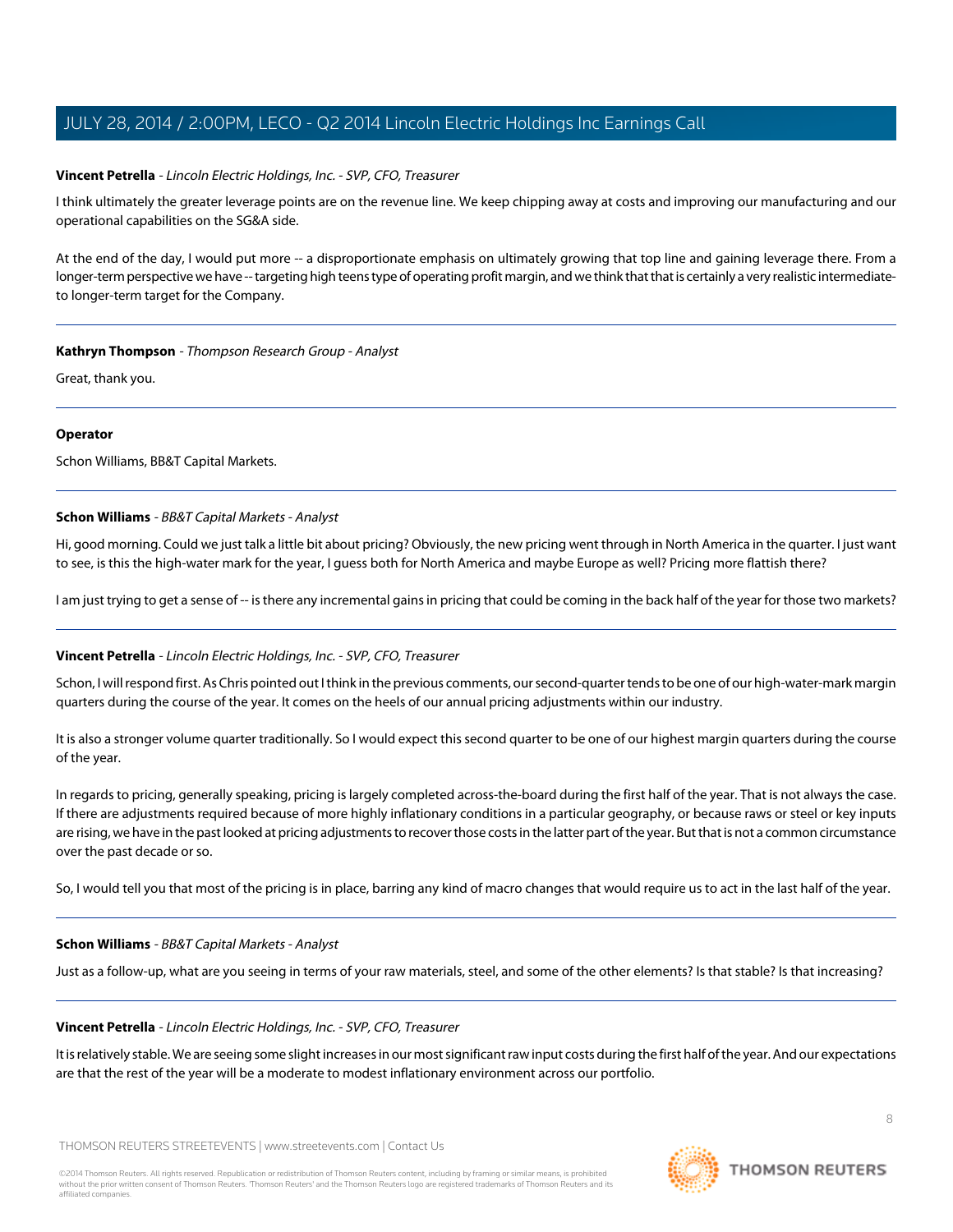# **Schon Williams** - BB&T Capital Markets - Analyst

Okay. Then separately, I would like to maybe dive into Harris a little bit. The volumes there, weaker than what I expected. You noted, I guess, it was more on the equipment side.

Anything unusual or specific that you would highlight there?

# **Chris Mapes** - Lincoln Electric Holdings, Inc. - Chairman, CEO, President

Really, two issues. I mean the equipment offering was softer for us in the quarter. At our Harris products business we actually had a quality issue that we were impacted with at the latter part of the quarter. We were very conservative in our approach to that and actually put some product on hold for a period of time; it did impact our supply position in the quarter.

We also had a very challenging quarter on a year-over-year basis just because of metal costs in the consumables side of the business. So I actually was very pleased with the way the Harris team actually managed the situation there, as well as their ability to maintain the operating margins that we had in the business and still am very favorable on our performance for that business in the back half of the year as we move beyond this particular issue. And that issue should have no impact for us in Q3 or Q4 or moving on forward.

# **Schon Williams** - BB&T Capital Markets - Analyst

All right. That's helpful, guys. Thanks.

# <span id="page-8-0"></span>**Operator**

Rob Wertheimer, Vertical Research Partners.

# **Joe O'Dea** - Vertical Research Partners - Analyst

Hi, good morning. It's Joe O'Dea on for Rob. Maybe first on Europe, just with the nice step-up in the margin activity there in 2Q, trying to understand a little bit better the contribution from mix, the stability of that mix going forward to continue to support those margins, and if there was anything -- any transitions in the quarter that created that kind of demand to shift more toward the favorable mix.

# **Chris Mapes** - Lincoln Electric Holdings, Inc. - Chairman, CEO, President

Well, certainly we were very pleased with the performance of our European operations in the second quarter, and really a business that perform very well for us in the fourth quarter of 2013 as we began to see some of those businesses turn and some of the operational improvements take hold in the business. We were a little shallower in Q1, and then now we have had very strong performance in Q2.

A portion of those improvements are really from productivity items that were executed on over the last two or three quarters. You may recall that we did some restructuring of our solid wire business in that particular marketplace with moving some capacity to another location, as well as the consolidation of some machine capabilities from Italy into our operations in Bester.

Those were announced and we were executing on those in 2013, and now we are seeing the full benefits of those productivity improvements. Certainly those are structural improvements that we would expect to remain within the business.

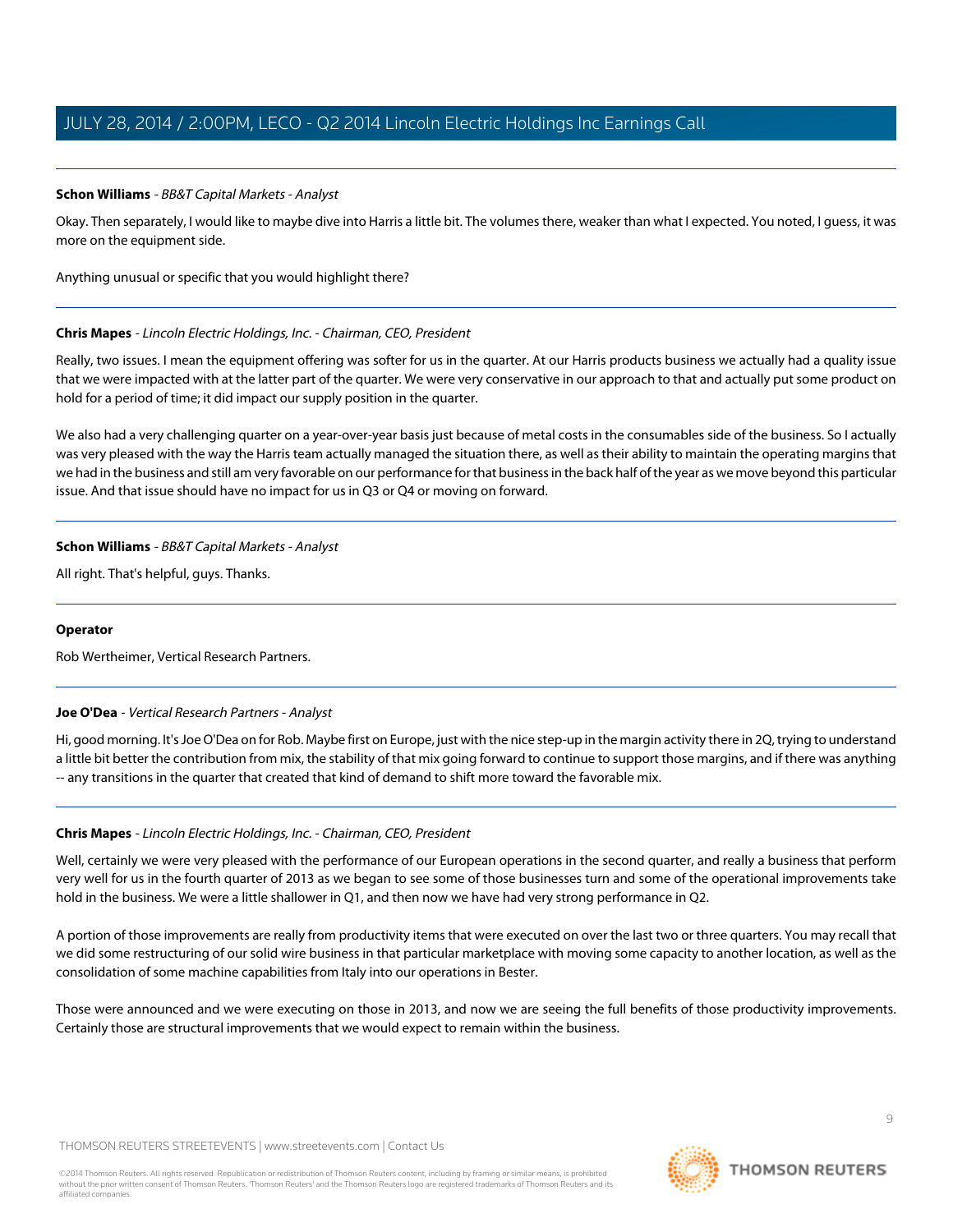We did launch a new equipment offering at the Essen show in Europe in the third quarter of last year. That offering has been received very well. We are actually a little challenged today on our ability to keep up with demand for some of those products in the marketplace; so certainly that mix would be from those products coming into the marketplace, which are favorable to the overall margins of the portfolio.

And probably most importantly -- and when I look at the business -- is the breadth of some of the improvements that we saw in Europe. So many of our businesses were up on a year-over-year basis.

It is just too early for me to have confidence that there is an overall structural shift in that economy. We would like to see a couple more quarters of improvement before we get much more confident in the broader European economy.

#### **Joe O'Dea** - Vertical Research Partners - Analyst

Great. Thanks for the details there. Then second question, just on China and maybe framing it both in terms of equipment export into China as well as what you are seeing on the consumables side. And then just any shift in broad expectations across markets there from what you saw 3 months ago?

# **Chris Mapes** - Lincoln Electric Holdings, Inc. - Chairman, CEO, President

I wouldn't say we are seeing any broad shifts in the market in China. Our export business into that marketplace continues to be very solid.

As we mentioned, our exports in general have been relatively choppy through the first 6 months of the year, which that tends to be project-based business; it is not surprising for us. It is not dissimilar from the way we have seen those markets participate here at Lincoln.

We continue to work on our China business and our China strategy as we continue to try to evaluate how we can drive higher value-added solutions into those markets, and it continues to be a focus area for us.

#### **Joe O'Dea** - Vertical Research Partners - Analyst

Okay. Thanks a lot.

#### <span id="page-9-0"></span>**Operator**

Mark Douglass, Longbow Research.

#### **Mark Douglass** - Longbow Research - Analyst

Hi, good morning, everyone. Going back to Europe and your equipment sales, are these introduced new power supplies? Or is it a combination of new automation equipment you are pulling in?

The double-digit growth, was that organic? Did that include Robolution? Just a little more color, I guess, on the European equipment.

#### **Vincent Petrella** - Lincoln Electric Holdings, Inc. - SVP, CFO, Treasurer

Yes, Mark, this is organic growth. This is in the equipment portfolio where we have introduced broad new product lines into the marketplace.



 $1<sup>0</sup>$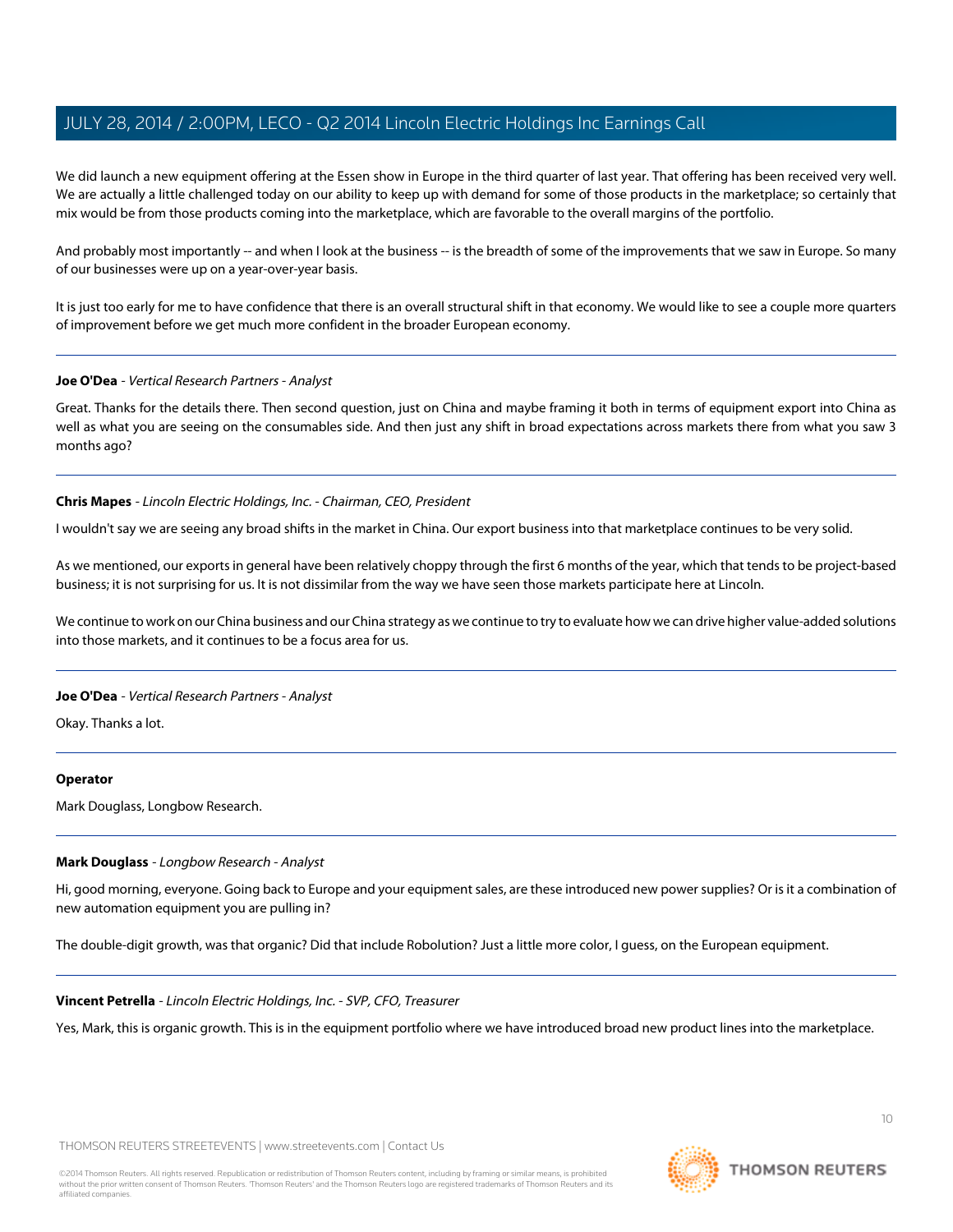It is not on the automation side. It does not include the acquisition of Robolution. We think it's a deeper penetration of the market and, at least in my view, a clear improvement in our share position in Europe.

# **Mark Douglass** - Longbow Research - Analyst

Yes, it certainly implies a better market share. Good.

Then on Asia Pacific, in total what are the -- how are China and Australia sized relative to the segment? And are you seeing a bottoming in Australia mining? I assume that is dragging you down in Asia Pacific.

# **Chris Mapes** - Lincoln Electric Holdings, Inc. - Chairman, CEO, President

Well, Mark, as you can imagine, Australia and China are the largest components of our Asia Pacific business. We are beginning to see, we would hope, a bottoming in the mining piece in Australia. Although as you are probably well aware, there are a couple of other segments within Australia that are also suffering.

The automotive business in Australia is suffering with a couple of large global OEMs recently announcing in the last couple of quarters closure of facilities. Very pleased with the way our management team in Australia has reacted. We are actually investing in Australia in a new technical center for that region to be able to assist our teams in driving solutions to that particular marketplace.

Some strength in some energy spaces, especially LNG in the Australian marketplace. So I do think mining is kind of bottoming; but again there are a couple of other segments that are a little shallower also.

# **Mark Douglass** - Longbow Research - Analyst

Okay. Then finally, some investors have complained about a suboptimal capital structure with your net cash position. You have juiced the share repurchases here. What other plans do you have to reinvest or return even more to the shareholders?

Your dividend payout, still relatively modest. I think you could get to 30% even faster without breaking a sweat. Can you discuss your plans on your capital deployment?

#### **Vincent Petrella** - Lincoln Electric Holdings, Inc. - SVP, CFO, Treasurer

Thank you, Mark. First, I would say that we are using our balance sheet and our capital allocation in all respects to improve our performance and our return of cash to shareholders. We are investing in all opportunities from a capital investment standpoint to internally improve our returns on invested capital. We are seeking out and acquiring all businesses that we think can improve our product portfolio, our geographical presence.

On the return of cash to shareholders issue, yes, indeed, we are ramping up our share repurchase activity. You can see that in the last couple years that we have stepped that up.

As far as the dividend is concerned, we have had two sizable double-digit increases over the past 2 fiscal years. Our annual dividend review process occurs in the late fall of the year, and I think our shareholders can count on another very robust, healthy dividend increase here in the October to December time frame.

So we are pulling all levers available to us to improve our returns for all shareholders.

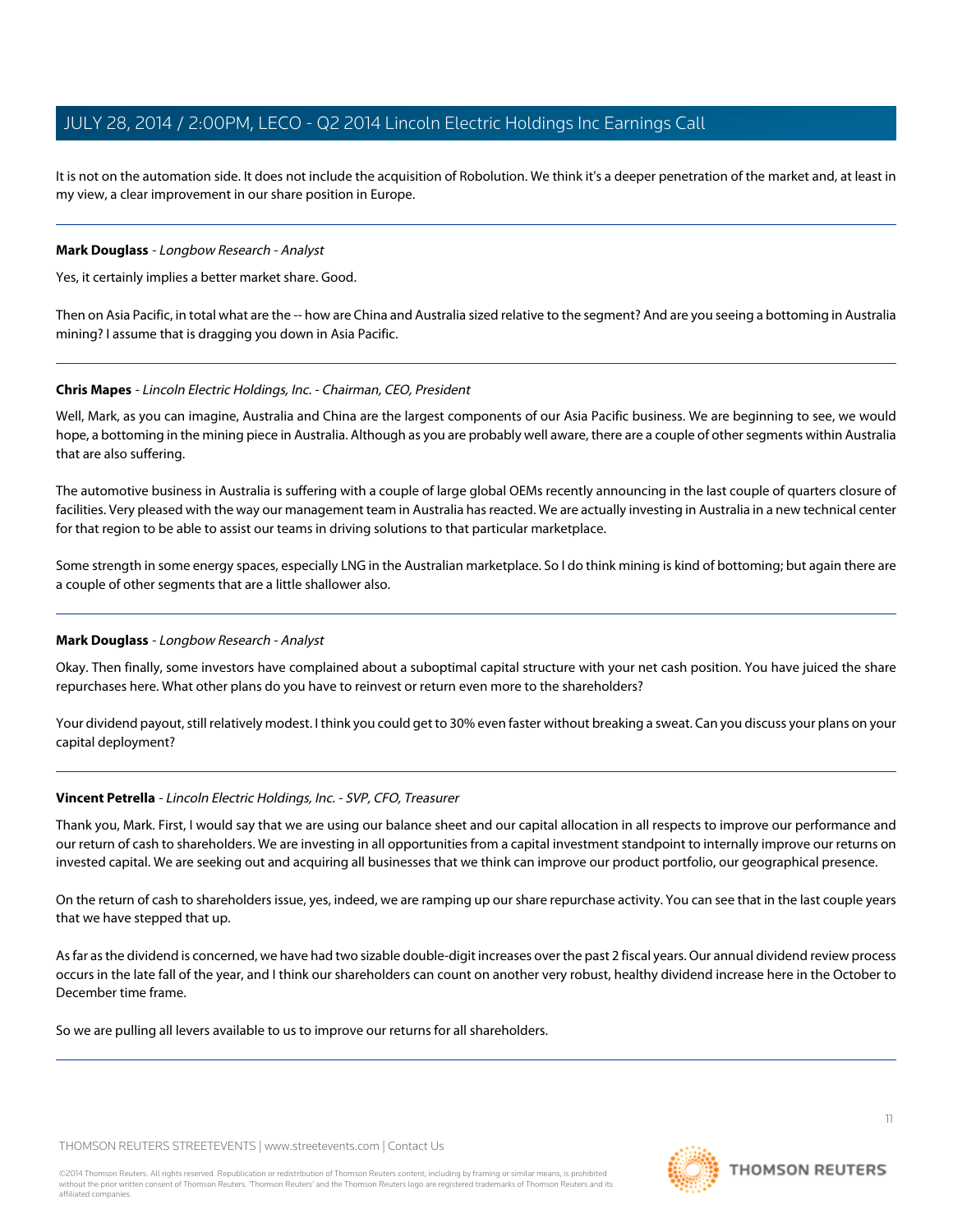# **Mark Douglass** - Longbow Research - Analyst

Thanks.

# **Operator**

<span id="page-11-0"></span>Liam Burke, Janney Capital Markets.

# **Liam Burke** - Janney Montgomery Scott - Analyst

Thank you. Good morning, Chris; good morning, Vince. Chris, how does the acquisition pipeline look for you now? Are you seeing valuations get out of hand?

# **Chris Mapes** - Lincoln Electric Holdings, Inc. - Chairman, CEO, President

Well, I would tell you, I think the pipeline continues to have a multitude of assets for us to evaluate. It is probably not the valuation or the pipeline that I am concerned about. It is actually continuing to identify those quality assets that are going to be accretive to the portfolio as we execute on the 2020 Vision and Strategy.

So if we can find some more assets like we have in the past 12, 18 months -- like Tennessee Rand, like Burlington Automation -- I can assure you we would be very quick to bring them into the portfolio. Valuations, those tend to move between regions and between products and businesses, so I am probably less concerned about that as an inhibitor and more just really trying to find those valued assets that we can bring into the portfolio, that have the people and the technology that are accretive to our overall strategy for the Company.

# **Liam Burke** - Janney Montgomery Scott - Analyst

Okay. During the prepared comments, Vince mentioned -- highlighted some of the countries in Europe that have been doing okay for you. Is the Southern part of your European market getting any better? Is it stabilizing at all?

# **Chris Mapes** - Lincoln Electric Holdings, Inc. - Chairman, CEO, President

That was the one thing about the European business in the quarter that we were probably most happy with, was that when we evaluated the businesses across the portfolio we saw nearly every entity showing at least a slight improvement over the prior year. So even some of those portions of the region, like the South, that had been much more difficult, although coming off a very low baseline did show improvement over prior-year.

We just need to see a couple more structural improvements in the demand model there a couple more quarters before we have more confidence in Europe moving forward.

# **Liam Burke** - Janney Montgomery Scott - Analyst

Great, thank you.

#### **Chris Mapes** - Lincoln Electric Holdings, Inc. - Chairman, CEO, President

But as we mentioned in the comments, the execution of the productivity improvements in solid wire, the consolidation of our plasma business into our Bester business, those things are completed; and we are seeing those benefits in the portfolio today.

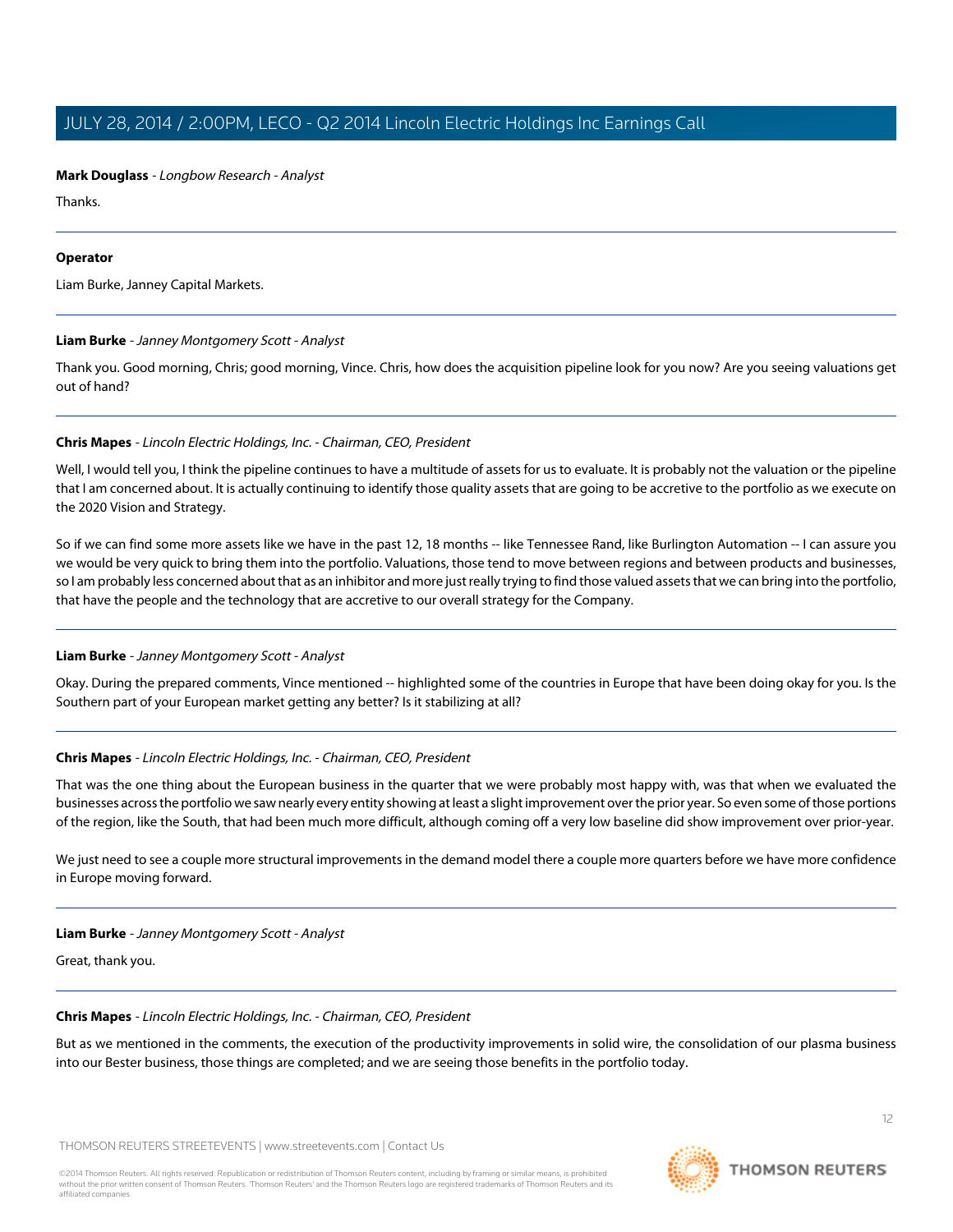# **Liam Burke** - Janney Montgomery Scott - Analyst

Great. Thank you, Chris.

# **Operator**

<span id="page-12-0"></span>Stanley Elliott, Stifel.

# **Stanley Elliott** - Stifel Nicolaus - Analyst

Good morning, everyone. Thank you for taking my questions. Could you guys break out the mix between consumables and equipment in the quarter, and then maybe how that tracked relative to last year?

# **Vincent Petrella** - Lincoln Electric Holdings, Inc. - SVP, CFO, Treasurer

Yes, the mix, Stanley, is roughly 62%, 63% consumables; 37%, 38% equipment. That mix is relatively stable.

The equipment mix did tick up ever so slightly on a year-over-year basis. But still relatively stable, ex-acquisition effect.

# **Stanley Elliott** - Stifel Nicolaus - Analyst

Then for the export business, you said it was still a little soft. Could you give us an idea maybe what that was on a percentage basis?

And then is this -- if I remember correctly, when we get in the back half of the year, the export volumes should start to face less challenging comparisons. Is that a fair way to think about that part of the business?

# **Vincent Petrella** - Lincoln Electric Holdings, Inc. - SVP, CFO, Treasurer

Yes. The exports in the second quarter were down still mid-teens. You might recollect in the first quarter our exports business out of the US in dollar terms was down about 32%; so we did narrow that shortfall in the second quarter. But we are still down by a double-digit pace year-over-year.

The last half of the year will be moderately challenging. That turnabout in export volumes really accelerated in the first quarter of this year, so the comps well be moderately difficult. But not easy, for sure.

# **Stanley Elliott** - Stifel Nicolaus - Analyst

Okay. Turning back to Asia Pacific, with the plan of I guess 18 month ago, 2 years ago, you did a lot of culling of revenues and making sure of the profitability, but volumes are still kind of flattish and so are margins. Does that mean that some of the projects that you had hoped to find more profitable projects got pushed to the right? Or is that still an ongoing evaluation?

# **Chris Mapes** - Lincoln Electric Holdings, Inc. - Chairman, CEO, President

Well, I would tell you that it is an ongoing evaluation. We recognize that success for us in that market is an important part of our overall strategy. We continue to evaluate those products and services that we are providing in that market.

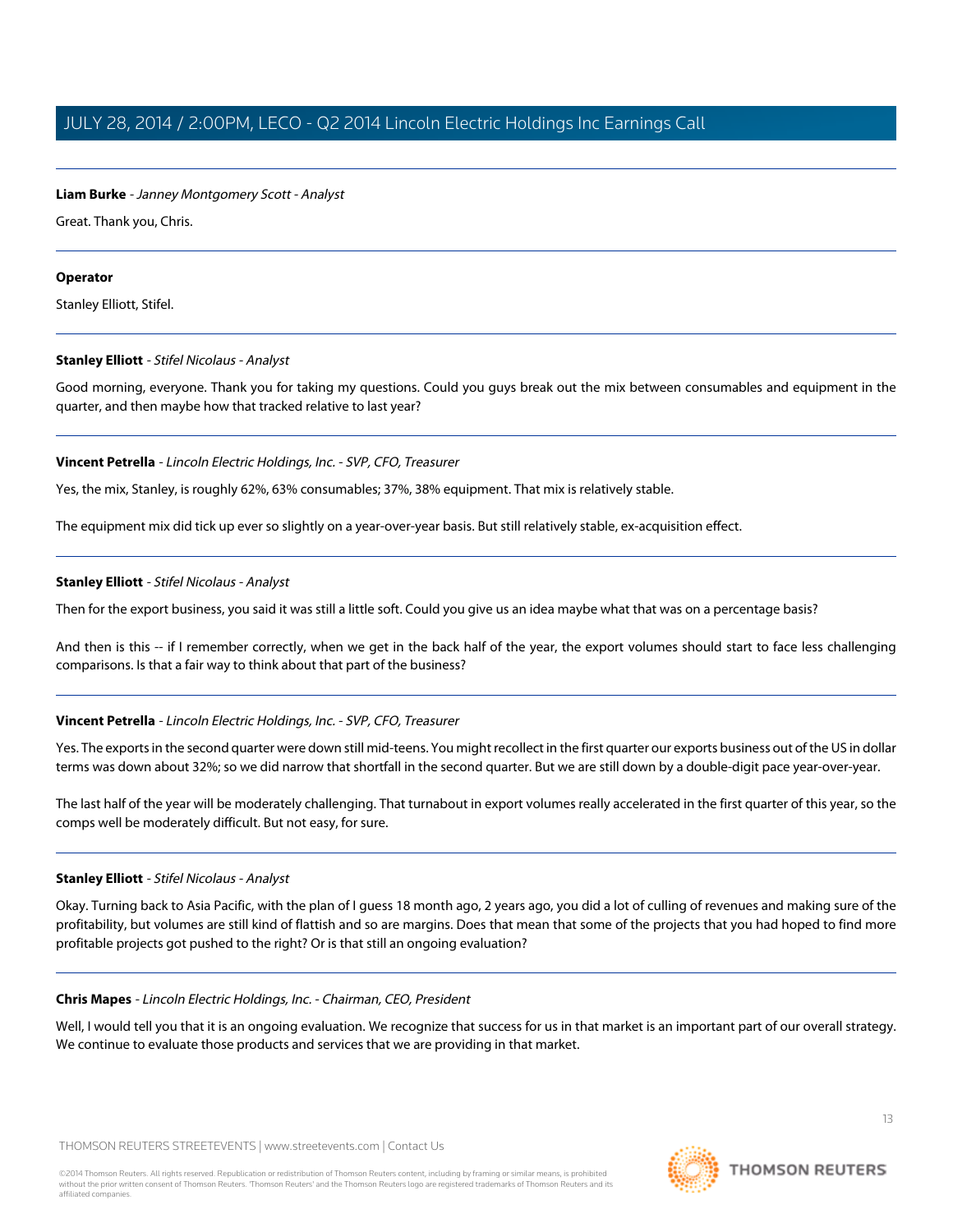And I am actually excited about a couple of the things that we have seen there, actually improvements in our equipment market there in China and Asia Pacific. But still some challenging segments; and again, we continue to execute on that strategy for that region.

#### **Stanley Elliott** - Stifel Nicolaus - Analyst

I think the recent wins you are talking about on the emerging markets I think is encouraging when it speaks to the whole value proposition you all bring. Were those more around energy markets? Or is there any more color you can give specifically on end market? I apologize if you did say that and I missed it.

#### **Chris Mapes** - Lincoln Electric Holdings, Inc. - Chairman, CEO, President

No, actually those particular wins that we are having are broad-based. So we have had some nice wins in the pipe marketplace globally as well as some nice wins in the energy market.

But it is really the benefits that we have of our global solutions and our dedication to industry segments around the world in providing focused technology solutions into the various industries that we are servicing. We have seen some nice wins there and certainly expect to have some more through the end of the year.

# **Stanley Elliott** - Stifel Nicolaus - Analyst

Perfect. Well, congratulations on a nice quarter and best of luck.

#### <span id="page-13-0"></span>**Operator**

Steve Barger, KeyBanc Capital Markets.

# **Steve Barger** - KeyBanc Capital Markets - Analyst

Hey, good morning. Question I get all the time from investors is trying to get a little more color around the whole process of going to Sicad II. Is there any discussion you can give us in terms of what the considerations are, if that has to happen, when that might happen?

# **Vincent Petrella** - Lincoln Electric Holdings, Inc. - SVP, CFO, Treasurer

I would tell you, Steve, there is still a lot of uncertainty going on in Venezuela in the market. But the way that I would approach this question is just to remind all of our institutions and investors of the historical earnings stream that has come out of Venezuela and where we are today.

So as a reminder, we have disclosed in the second quarter that our EPS from Venezuela was \$0.04 per share. The comparable earnings from Venezuela was about \$0.06 in the prior year's second quarter.

An additional reminder is that the first quarter of 2014 we had \$0.14 per share come out of Venezuela. We have warned and disclosed, I think pretty robustly, that that \$0.14 was going to come down pretty dramatically.

It is my view that the \$0.04 is now not material to the operations of the consolidated business. It is also my view that the second half of the year will not be material. That \$0.04 per share is not a bad proxy for what we might be making on a quarter-by-quarter basis.

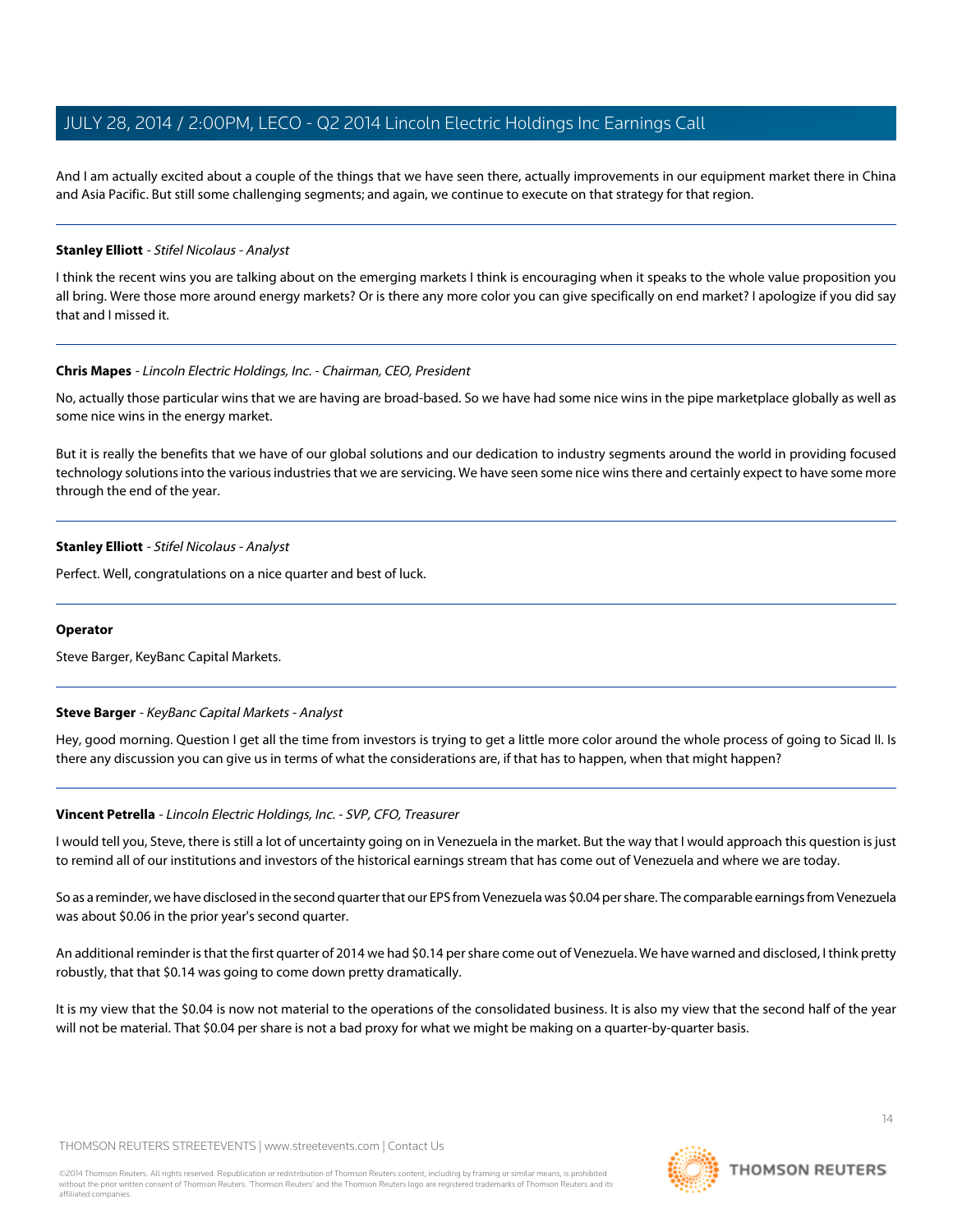Maybe the final reminder I would give you is that the third quarter of last year, that is third-quarter 2013, we had \$0.11 per share from Venezuela. Then the fourth quarter of 2013 we had \$0.22 per share come out of Venezuela.

So that is something to be mindful of when we think about the last half of the year as far as our consolidated results are concerned. We had that hyperinflationary impact in 2013 from Venezuela where the prior year had \$0.06 in the second quarter, \$0.11 in the third, \$0.22 in the fourth. And we rolled the calendar this year and had another \$0.14.

And now it is my view that you are going to see Venezuela be quite a bit less significant to the go-forward view of Lincoln Electric's consolidated earnings.

#### **Steve Barger** - KeyBanc Capital Markets - Analyst

That's good detail. Thank you, Vince.

#### **Vincent Petrella** - Lincoln Electric Holdings, Inc. - SVP, CFO, Treasurer

Just one last comment. If we go to Sicad II, the \$0.04 per share will likely go down to zero to \$0.01 per share. So there is not a big impact on our consolidated earnings going forward.

#### **Steve Barger** - KeyBanc Capital Markets - Analyst

Would there be a balance sheet impact from a write-down of assets or anything?

#### **Vincent Petrella** - Lincoln Electric Holdings, Inc. - SVP, CFO, Treasurer

That is disclosed in our 10-Q that will be filed later today, which is basically another charge to our net monetary asset position there.

#### **Steve Barger** - KeyBanc Capital Markets - Analyst

Got it. My follow-up, on a happier subject, back to the capital allocation question. Has LECO ever paid a special dividend? Is that something the Board would consider, just in terms of being able to work down the cash and maybe give a little bonus to shareholders? Because you guys are clearly executing very well.

#### **Vincent Petrella** - Lincoln Electric Holdings, Inc. - SVP, CFO, Treasurer

Well, I can't recollect in the history of Lincoln that we have paid a special dividend. We do evaluate all opportunities to return cash to shareholders. It is more likely that you will see a more rapid ratcheting up of our regular dividend in our annual review process, as well as our return of cash to shareholders through the share repurchase program. And that's what we continue to look at presently in the go-forward strategy.

#### **Steve Barger** - KeyBanc Capital Markets - Analyst

Got it. Thanks very much.

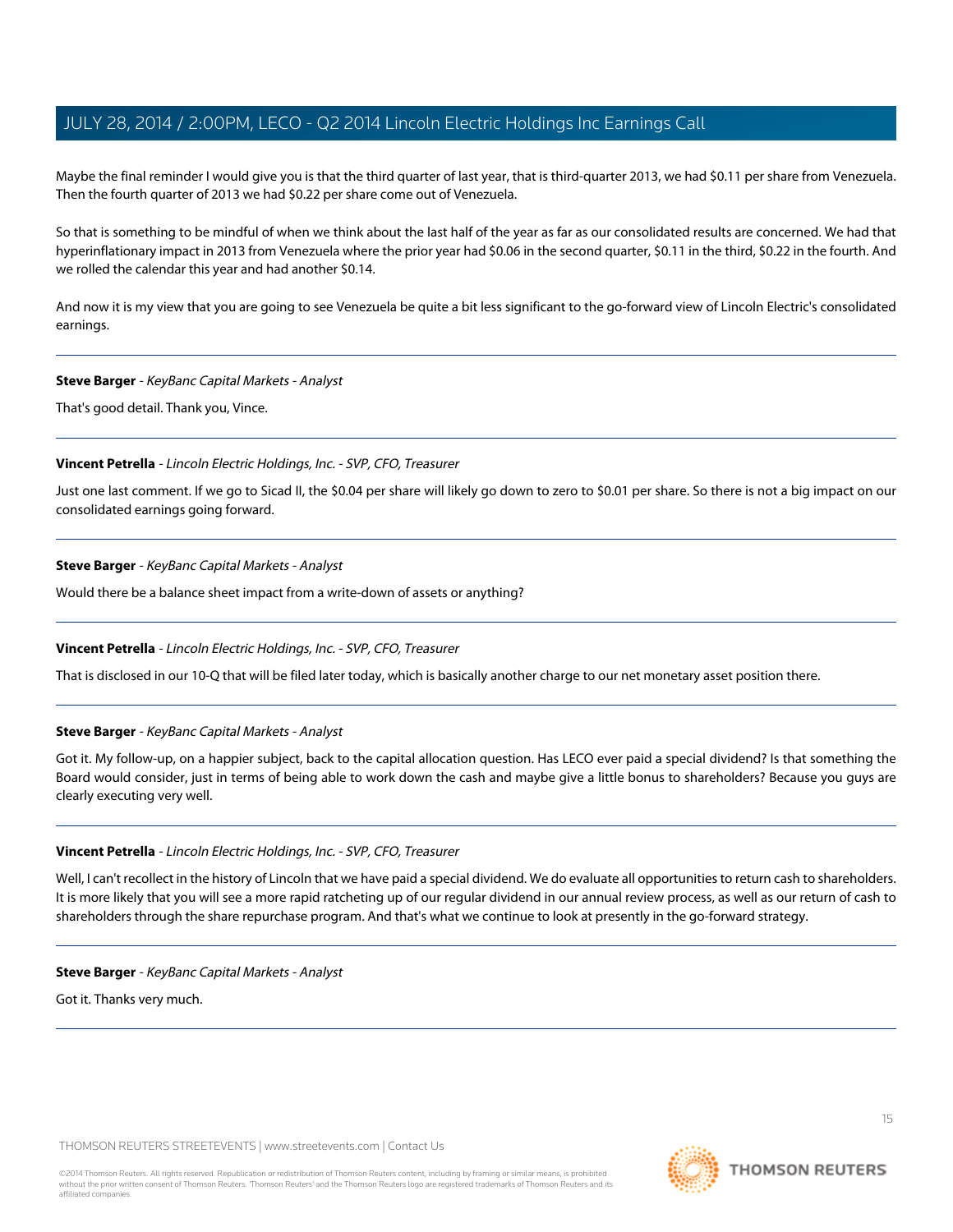# **Operator**

Joe Mondillo, Sidoti & Company.

# <span id="page-15-0"></span>**Joe Mondillo** - Sidoti & Company - Analyst

Hi, guys. Good morning. Quick question on the export part of the business in North America. Can you tell us what the sequential quarter-to-quarter growth looked like? Also, remind us what the margins of export versus, I guess, the rest of the North America segment looks like.

# **Vincent Petrella** - Lincoln Electric Holdings, Inc. - SVP, CFO, Treasurer

Okay. Well, Joe, the actual numbers for the second quarter were about \$63 million of US dollar exports out of our domestic operation here, compared to about \$73 million in the prior year.

# **Joe Mondillo** - Sidoti & Company - Analyst

How about the first quarter of this year? Was it stable?

# **Vincent Petrella** - Lincoln Electric Holdings, Inc. - SVP, CFO, Treasurer

Well, the year-to-date numbers were \$143 million last year and \$108 million this year.

# **Joe Mondillo** - Sidoti & Company - Analyst

Okay, perfect. Thank you. Then just wondering if you could just give us an update on the automation part of the business. I know that is a big part of the secular growth within the industry and how you guys are tapping organic growth.

Any updates on how that has been progressing? And whether we saw -- was there any lumpy large sales that hit in the quarter that helped that product mix out?

# **Chris Mapes** - Lincoln Electric Holdings, Inc. - Chairman, CEO, President

Well, think the nice thing is that business just continues to grow within Lincoln. And as it continues to grow, some of the lumpiness associated with large projects or completion accounting will begin to continue to be minimized.

I will tell you I am very excited about the teams that we brought in. Our global automation and automation solutions group continues to work on really customer-facing technologies so that we can be one face to the customer globally and ensuring that we are driving those solutions to the various markets around the world. We continue to work on integrating back-office solutions, so that we can ensure that seamless offering is brought there productively.

And probably most importantly, it certainly is one of those key areas that we continue to seek out acquisitions for in the space. The Robolution acquisition has been integrated very well, and we continue to try to evaluate opportunities for us to expand that offering globally.

I just believe that it is going to be a significant portion of our 2020 Vision and Strategy as we continue to identify other solutions and assets and people that we can bring in to Lincoln Electric as we build out our automation solutions group.

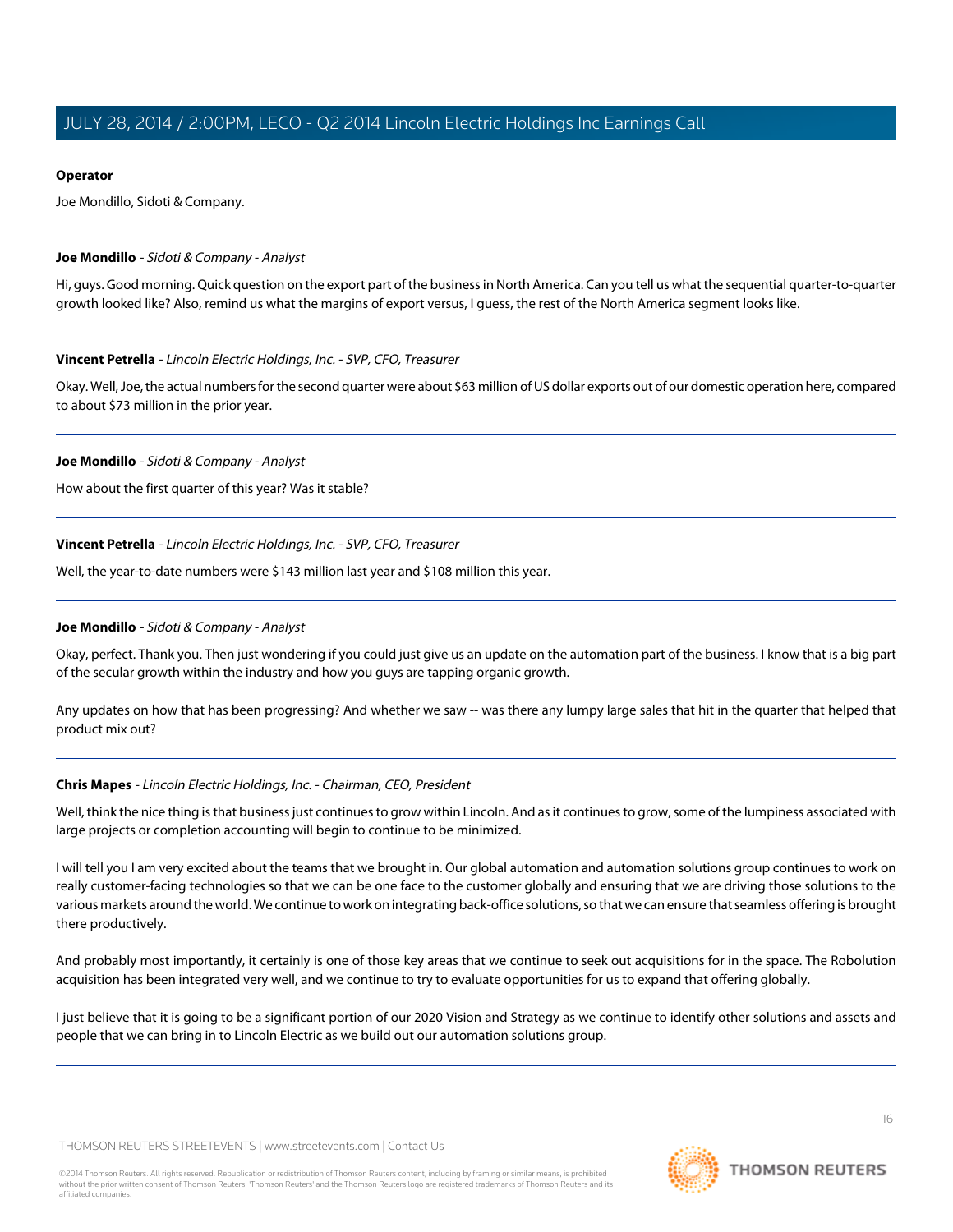# **Joe Mondillo** - Sidoti & Company - Analyst

Just a follow-up, lastly, with that. How integrated is the automation part of the business geographically within all your footprint?

#### **Chris Mapes** - Lincoln Electric Holdings, Inc. - Chairman, CEO, President

Well, it is integrated in that we have all of those individuals around the world working as one team. There is a group that manages that for us, so they understand the various technologies that we are developing and providing. We share those solutions across our global platform.

We have not linked all of those systems together. However, we do have systems that allow them to be able to share their various technologies and solutions. So that while we are servicing global OEMs we want to be able to ensure that we can provide them that automation solution whether they are in Brazil or in Europe or in Asia Pacific. So, it is important for us to be able to link those businesses together and provide those solutions on a global basis.

#### **Joe Mondillo** - Sidoti & Company - Analyst

All right, great. Perfect. Thanks a lot.

# **Operator**

(Operator Instructions) Walter Liptak, Global Hunter.

# **Walter Liptak** - Global Hunter Securities - Analyst

I wanted to ask about the double-digit equipment growth in Europe, and want to find out about whether that is sustainable or not. Was it related to a channel fill, or is it sell-through that we could see in the back half of the year as well?

# **Chris Mapes** - Lincoln Electric Holdings, Inc. - Chairman, CEO, President

I will tell you, Walt, it wasn't any channel fill. We did a broad update of our equipment offering for the European marketplace that we brought out in the Essen show that I mentioned really in the third quarter of 2013. That offering has been received very well, so I certainly have expectations that we will continue to see improvements in the demands for those products as we continue to move through the rest of 2014.

So I didn't see anything unusual relative to the offering. Again, I just think this is, quite frankly, Lincoln Electric making improvements in that market, probably taking some share in that market as our improved equipment offering is being received very well by the marketplace.

#### **Walter Liptak** - Global Hunter Securities - Analyst

Okay, okay. Sounds good. With the 3% organic growth in the quarter and double-digit in equipment, that implies a decline, I guess, in the consumable part of the business. Wonder if you can just give us some view on what is happening in Europe with consumables.

# **Chris Mapes** - Lincoln Electric Holdings, Inc. - Chairman, CEO, President

I don't really see the consumable market as declining. When I look at that on a year-over-year basis, I expect that -- although I don't have that data in front of me, Walt, I expect that some of that may have to do with our consolidations of that solid wire strategy that I mentioned earlier.